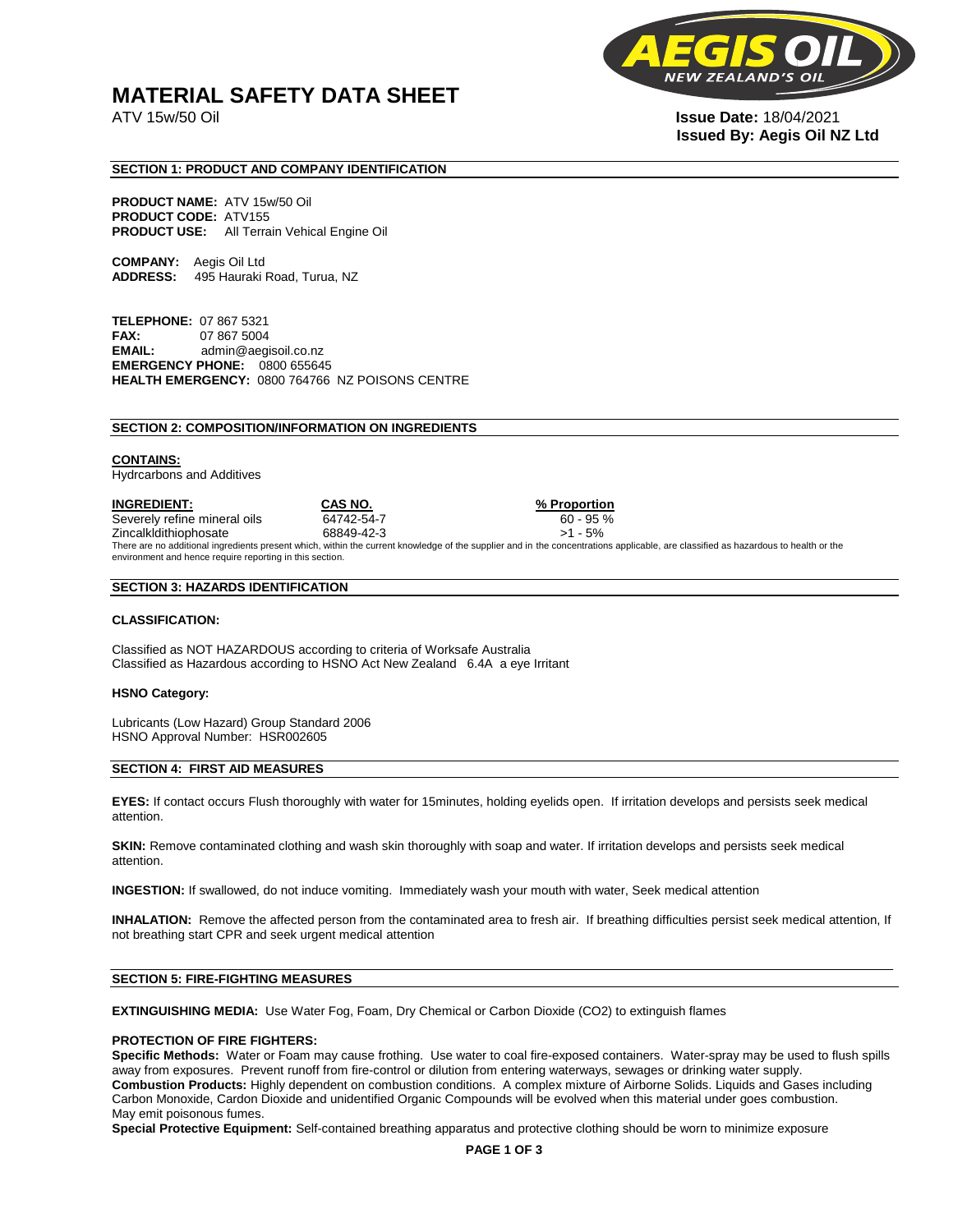# **MATERIAL SAFETY DATA SHEET**



ATV 15w/50 Oil **Issue Date:** 18/04/2021 **Issued By: Aegis Oil NZ Ltd** 

## **SECTION 6: ACCIDENTAL RELEASE MEASURES**

**SPILL MANAGEMENT:** Eliminate all sources of ignition in the vicinity of the spilled material. Stop the leak if safe to do so. Contain and absorb with suitable absorbent material. Collect material and place into a suitably sealed and labeled container – Dispose of in the manner consistent with applicable regulations. Observe precautions in Exposure Controls/Personal Protection. Avoid breathing vapours and contact to the skin and eyes

**NOTIFICATION PROCEDURES:** Report spills as required to appropriate authorities Local Environment, Health Officer, Area Water Authority and or Fire Brigade/Police

#### **SECTION 7: HANDLING AND STORAGE**

**PRECAUTIONARY MEASURE:** Keep out of the reach of children

**GENERAL HANDLING:** Avoid contamination of the soil or releasing this material into sewage and drainage systems and bodies of water **STOREAGE:** Do not store in open or unlabeled containers. Store in a well ventilated place away from ignition sources, Strong Oxidizing Agents, Food Stuffs and Clothing. Keep closed when not in use or empty

**OTHER PRECAUTIONS:** Misuse of empty containers can be hazardous. Do not cut, weld, heat or drill. Do not pressurize or expose to open flame or heat. Keep closed when not in use or empty. Dispose of in the correct manner

# **SECTION 8: EXPOSURE CONTROLS/PERSONAL PROTECTION**

#### **ENGINEERING CONTROLS:** Use in a well ventilated area

**VENTILATION:** Natural ventilation should be sufficient**,** however where vapours or mists are generated the use of a local exhaust system is recommended.

**RESPIRATORY PROTECTION:** No respiratory protection is normally required. Where ventilation is inadequate and vapours and/or mists are generated the use of an approved respirator with organic vapour/particulate filter complying AS/NZ1715 and AS/NZS 1716 is recommended. **EYE PROTECTION:** Avoid contact with eyes. Normal industrial eye protection practices should be employed

**SKIN PROTECTION:** No special protective clothing is required. Wear Gloves of impervious material if handling material for prolonged periods and chemical resistant Apron where clothing is likely to be contaminated is recommended.

**WORK HYGIENIC PRACTICES:** Good Personal hygiene practices should be followed

## **EXPOSURE GUIDELINES:**

| <b>Component</b> | <b>Country.Agency</b> | <b>TWA</b>          | <b>STEL</b>    | Ceilina | <b>Notation</b>          |
|------------------|-----------------------|---------------------|----------------|---------|--------------------------|
|                  |                       |                     |                |         |                          |
| Oil Mist         | New Zealand           | 5 <sub>mq</sub> /m3 | $10$ mg/m $3-$ |         | $\overline{\phantom{a}}$ |

Consult local authorities for the appropriate values

# **SECTION 9: PHYSICAL AND CHEMICAL PROPERTIES**

**Attention: The data below are typical values and do not constitute a specification** 

**COLOUR:** Amber **ODOUR:** Mild Mineral Oil Odour **ODOUR THRESHOLD:** Not Establish **PHYSICAL STATE:** Liquid **BOILING POINT:** >220 ºC **SOLUBILITY:** Insoluble **SPECIFIC GRAVITY:** Typically 0.865g/mL **VAPOUR PRESSURE:** Expected to be <0.0005 kPa @ 20 ºC **VAPOUR DENSITY:** >2.0 **KINEMATIC VISCOSITY:** Typically 15 cSt @ 100 ºC **FREEZING POINT: Not Establish FLASH POINT:** > 200 ºC **FLAMMABILITY:** Not Establish